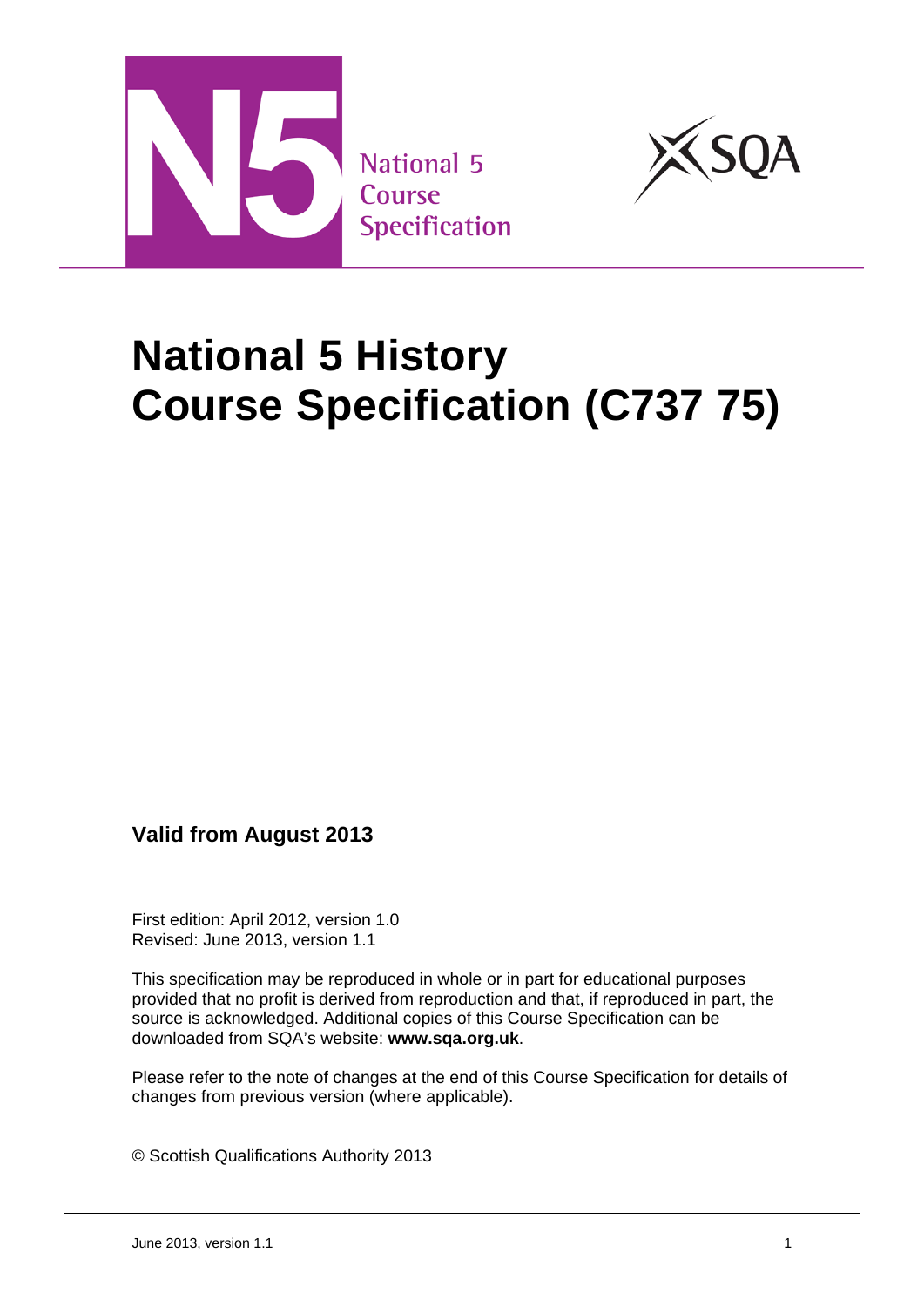## **Course outline**

**Course title:** National 5 History

**SCQF:** level 5 (24 SCQF credit points)

**Course code:** C737 75

### **Mandatory Units**

| H <sub>205</sub> 75 | <b>Historical Study: Scottish (National 5</b> |  |  |  |  |
|---------------------|-----------------------------------------------|--|--|--|--|
|---------------------|-----------------------------------------------|--|--|--|--|

**H20C 75 Historical Study: British (National 5) 6 SCQF credit points** 

**H20D 75 Historical Study: European and World (National 5) 6 SCQF credit points** 

**H205 75 Historical Study: Scottish (National 5) 6 SCQF credit points** 

**Course assessment 6 SCQF credit points** 

This Course includes six SCQF credit points to allow additional time for preparation for Course assessment. The Course assessment covers the added value of the Course. Further information on the Course assessment is provided in the Assessment section.

### **Recommended entry**

Entry to this Course is at the discretion of the centre. However, learners would normally be expected to have attained the skills, knowledge and understanding required by the following or equivalent qualifications and/or experience:

National 4 History Course or relevant component Units

In terms of prior learning and experience, relevant experiences and outcomes may also provide an appropriate basis for doing this Course.

## **Progression**

This Course or its Units may provide progression to:

- ◆ Higher History Course or its Units
- further study, employment and/or training

Further details are provided in the Rationale section.

## **Equality and inclusion**

This Course Specification has been designed to ensure that there are no unnecessary barriers to learning or assessment. The individual needs of learners should be taken into account when planning learning experiences, selecting assessment methods or considering alternative evidence. For further information, please refer to the *Course Support Notes.*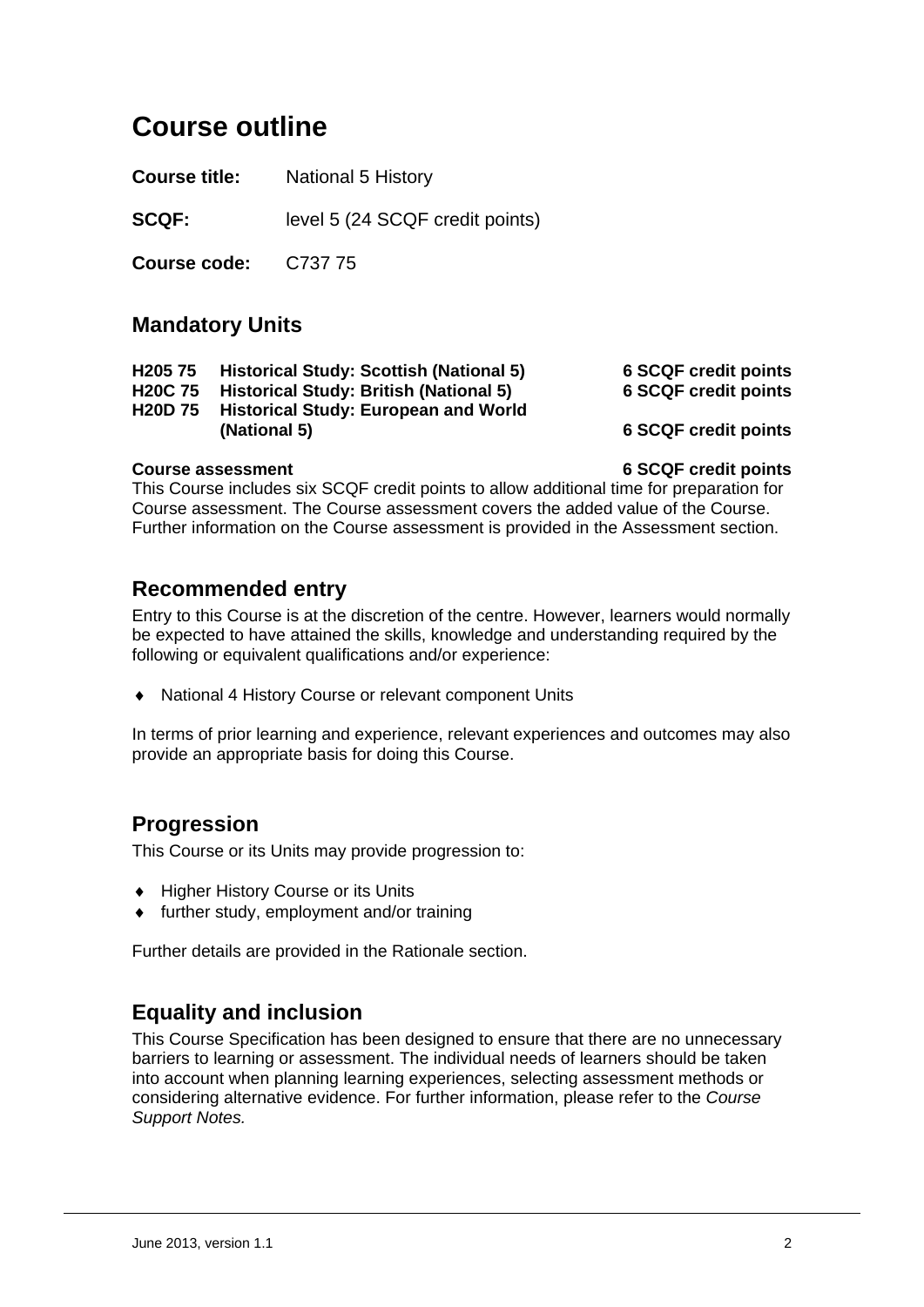## **Rationale**

All new and revised National Courses reflect Curriculum for Excellence values, purposes and principles. They offer flexibility, provide more time for learning, more focus on skills and applying learning, and scope for personalisation and choice.

In this Course, and its component Units, there will be an emphasis on skills development and the application of those skills. Assessment approaches will be proportionate, fit for purpose and will promote best practice, enabling learners to achieve the highest standards they can.

This Course provides learners with opportunities to continue to acquire and develop the attributes and capabilities of the four capacities as well as skills for learning, skills for life and skills for work.

All Courses provide opportunities for learners to develop breadth, challenge and application, but the focus and balance of the assessment will be appropriate for the subject area.

## **Relationship between the Course and Curriculum for Excellence values, purposes and principles**

This Course builds upon the principles and practices for social studies and will be developed primarily, although not exclusively, from the 'people, past events and societies' organiser within the experiences and outcomes in the social studies curriculum area.

In History, learners develop their understanding of the world by learning about other people and their values, in different times, places and circumstances.

This Course will encourage learners to develop important attitudes, including: an open mind and respect for the values, beliefs and cultures of others; openness to new thinking and ideas, and a sense of responsibility and global citizenship.

This Course contributes to learners' understanding of the society in which they live and work by helping them to develop a map of the past and an appreciation and understanding of the forces which have shaped the world today.

The acquisition of discipline-based knowledge and understanding of historical events is central to helping learners function as effective contributors to society, as well as giving them more individual confidence in their learning and working lives.

History encourages learners to develop the attributes and capabilities of the four capacities in many respects. For example, learners' horizons are extended and they are challenged to look at the world in new ways. Their confidence grows as they begin to understand more about their sense of identity and place in the contemporary world. Learners will build up a framework of historical knowledge and understanding which can help them develop a sense of responsible citizenship.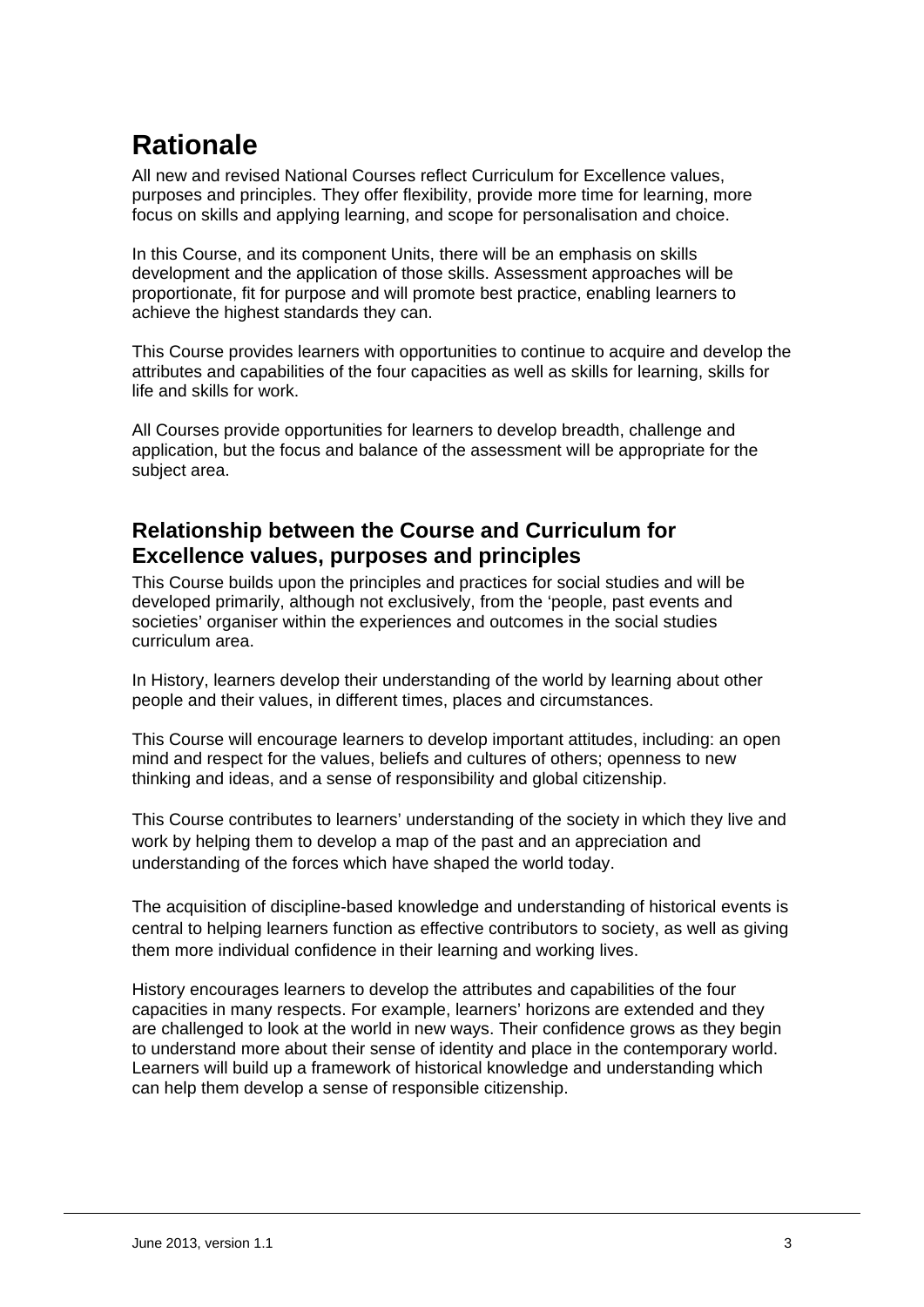The investigative and critical thinking activities in this Course give learners important experience in contributing to group work and also working on their own. Learners will acquire attributes which will be important for their life and work.

Through the skills and content of this Course, learners will develop a coherent and balanced understanding of Scottish, British, European and world history. The emphasis on the evaluation of a wide range of sources will progressively develop thinking skills. Learners will also progressively develop skills in literacy through using and synthesising information in a variety of ways.

## **Purpose and aims of the Course**

The purpose of the Course is to open up the world of the past for learners. History provides learners with insights into their own lives and of the society and the wider world in which they live.

By examining the past, learners can better understand their own communities, their country and the wider world. Through an understanding of the concept of continuity, they can better appreciate change and its significance, both in their own times and in the past.

The learner will acquire breadth and depth in their knowledge and understanding of the past through the study of Scottish, British, European and world contexts in a variety of time periods. Options cover topics from the Medieval, Early Modern and Later Modern periods and include elements of political, social, economic and cultural history. The approach developed and the understanding gained can be applied to other historical settings and issues.

The main aims of the Course are to develop:

- a conceptual understanding of the past and an ability to think independently
- a range of skills including the ability to apply a detailed historical perspective and evaluate sources in a range of contexts
- a detailed understanding of the factors contributing to, and the impact of, historical events
- the skills of investigating historical events and on the basis of evidence, forming views
- the skills of explaining and analysing historical events, and drawing reasoned conclusions

### **Information about typical learners who might do the Course**

History Courses are relevant for a wide range of learners. This Course is appropriate for those who wish to develop an understanding of history or who are seeking to progress and specialise in further historical study.

Entry to this Course is at the discretion of the centre. However, it may be beneficial for the learner to have the skills and knowledge from the relevant experiences and outcomes from the broad general education and equivalent qualifications.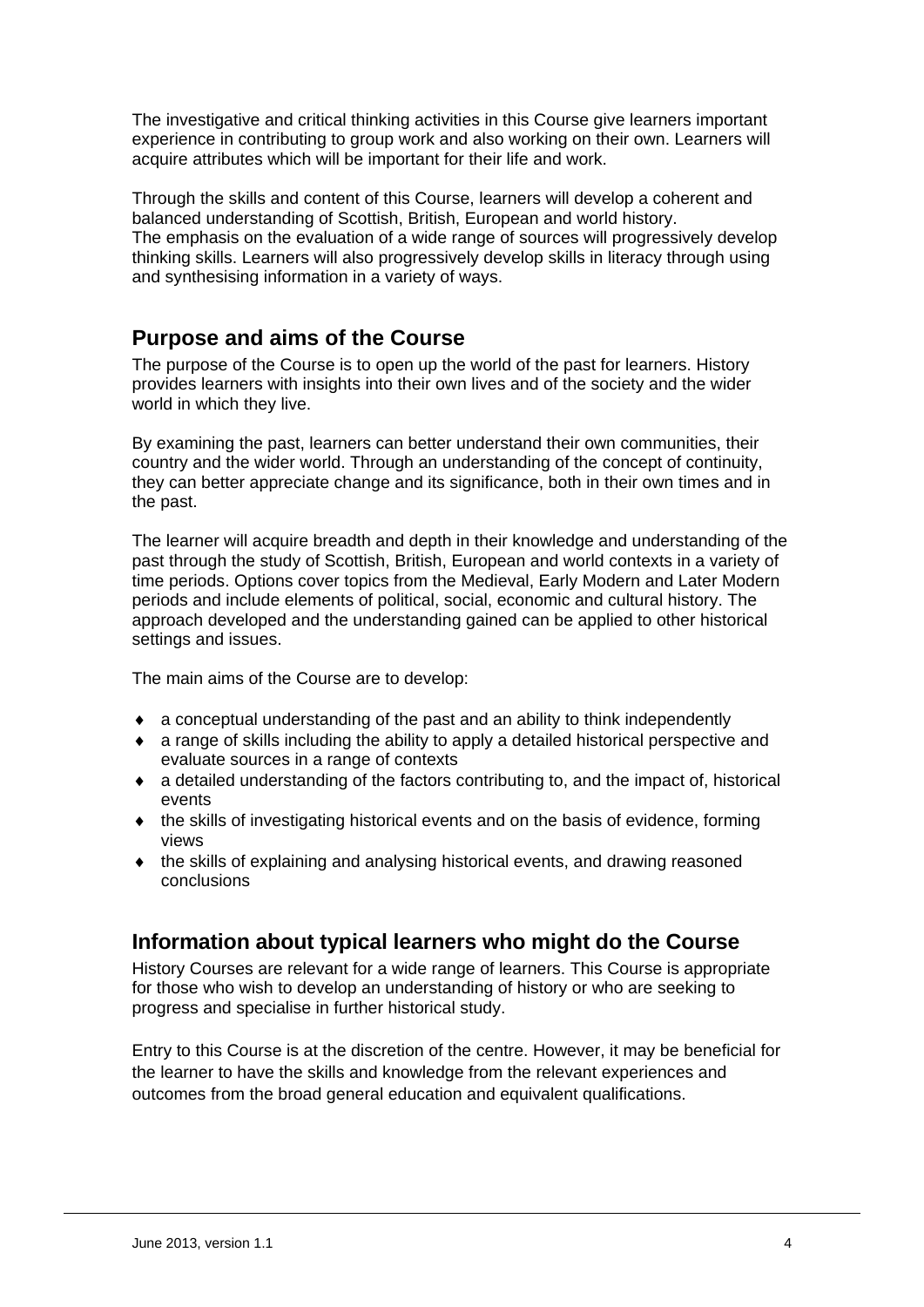Through the successful completion of this Course, learners will develop a range of important and transferable skills, including: commenting on a limited range of sources; presenting detailed information about historical themes and events; and communicating a reasoned conclusion based on evidence.

All Courses in this suite will take account of the needs of all learners and provide sufficient flexibility to enable learners to achieve in different ways and at a different pace.

History Units and Courses are offered from SCQF level 3 to SCQF level 7. Vertical progression is possible through the levels of History qualifications and lateral progression is possible to other Social Studies qualifications.

The National 5 History Course provides an entry qualification for further study, employment and training. This Course is a preparation for a diverse range of occupations and careers.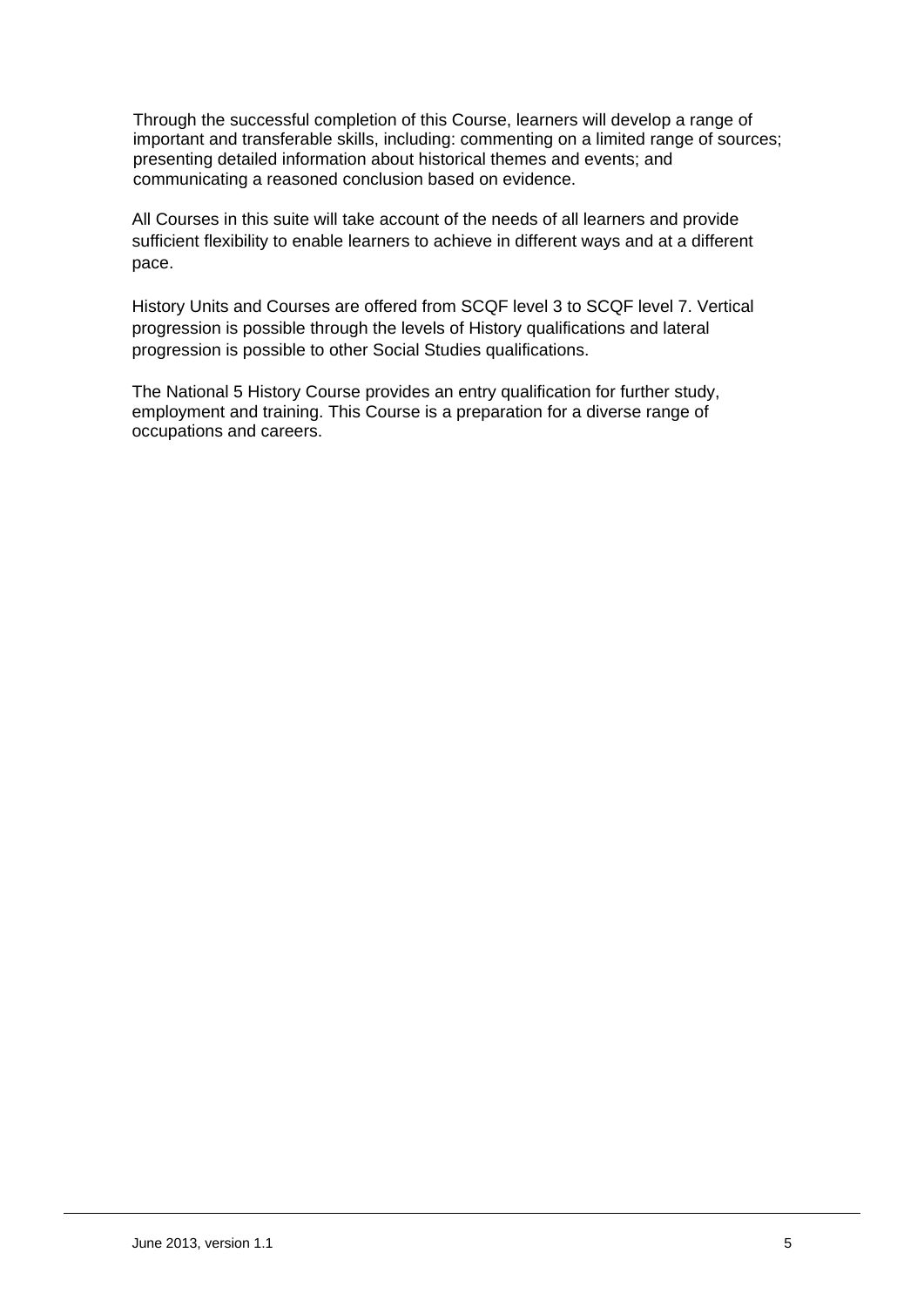## **Course structure and conditions of award**

This Course develops a range of cognitive skills. It encourages active learning in the process of developing an understanding of people and society in the past. Learners will acquire and apply relevant knowledge and learn to apply skills of investigating, analysing and evaluating sources in order to understand and explain important historical events and themes.

This Course has three mandatory Units. Within each Unit there is a considerable degree of flexibility in contexts and themes which can be studied to allow personalisation and choice.

By undertaking this Course, learners will develop a wide range of transferable skills, including: researching, evaluating a limited range of sources; developing an understanding of important historical themes and events; and presenting different views leading to a reasoned conclusion based on evidence.

The skills listed above will be developed and applied over a range of historical contexts. Each Unit also offers opportunities for learners to focus on particular skills.

Units are statements of standards for assessment and not programmes of learning and teaching. They can be delivered in a number of ways.

#### **Historical Study: Scottish (National 5)**

In this Unit, learners will develop techniques to evaluate a range of historical sources. Events and themes of Scottish history may be studied from the Medieval, Early Modern or Later Modern period. Learners will develop knowledge and understanding of an area of historical study.

#### **Historical Study: British (National 5)**

In this Unit, learners will develop techniques to evaluate the impact of historical developments. Events and themes of British history may be studied from the Medieval, Early Modern or Later Modern period. Learners will develop knowledge and understanding of an area of historical study.

#### **Historical Study: European and World (National 5)**

In this Unit, learners will develop techniques to evaluate the factors contributing to historical developments. Events and themes of European and world history may be studied from the Medieval, Early Modern or Later Modern period. Learners will develop knowledge and understanding of an area of historical study.

### **Conditions of award**

To gain the award of the Course, the learner must pass all the Units as well as the Course assessment. The required Units are shown in the Course outline section. Course assessment will provide the basis for grading attainment in the Course award.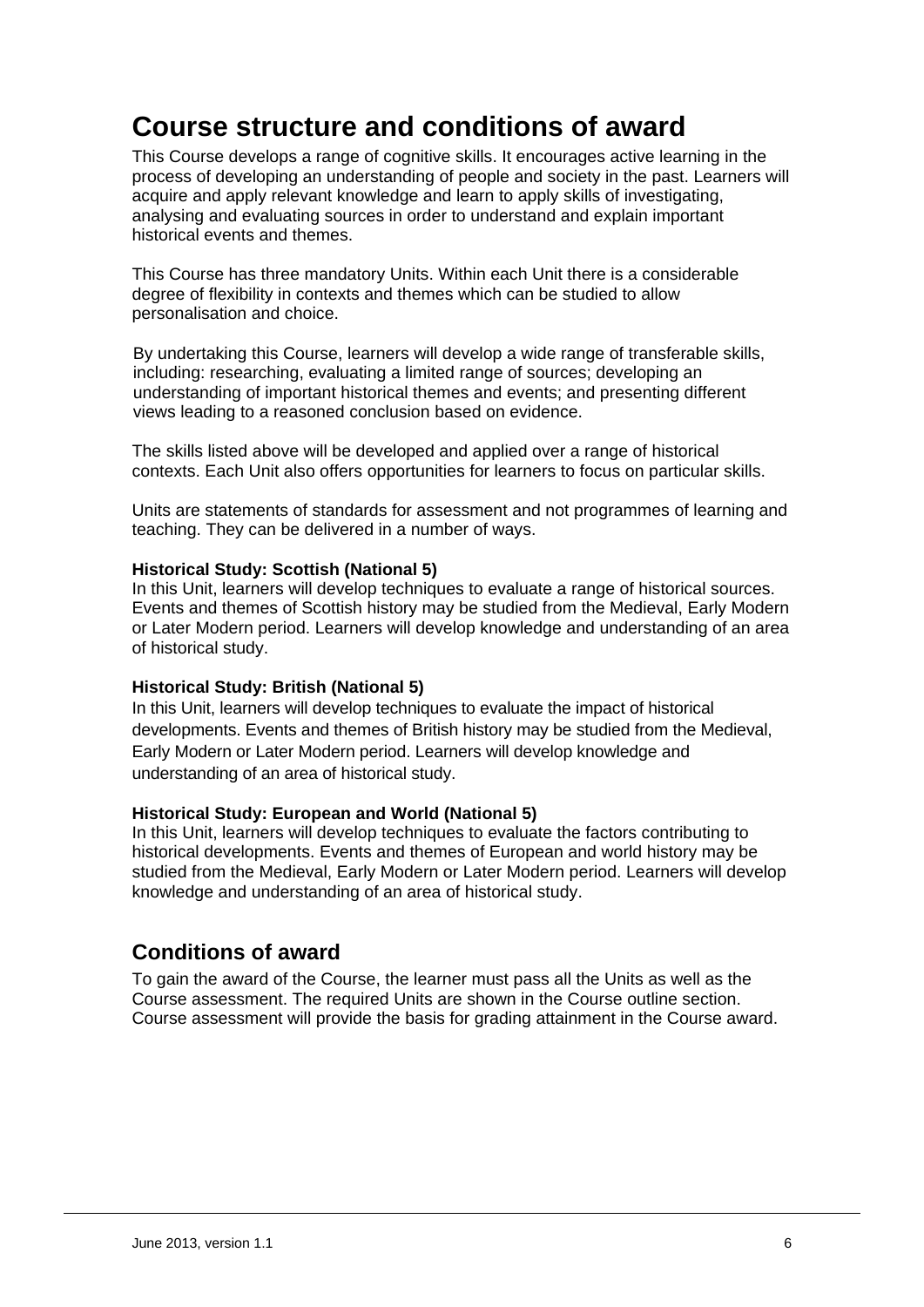## **Skills, knowledge and understanding**

Further information on the assessment of the skills, knowledge and understanding for the Course is given in the *Course Assessment Specification*. A broad overview of the mandatory subject skills, knowledge and understanding that will be assessed in the Course is given in this section.

This covers:

- developing and applying skills, knowledge and understanding across contexts from Scottish, British and European and world history
- evaluating the origin, purpose, content and/or context of historical sources
- evaluating the impact of historical developments, presenting information in a structured manner
- evaluating the factors contributing to historical developments, drawing reasoned conclusions supported by evidence
- with limited guidance, researching and analysing historical information
- developing a detailed and mostly accurate knowledge and understanding of historical themes and events in Scottish, British, European and world contexts

Skills, knowledge and understanding to be included in the Course will be appropriate to the SCQF level of the Course. The SCQF level descriptors give further information on characteristics and expected performance at each SCQF level (www.sqa.org.uk/scqf).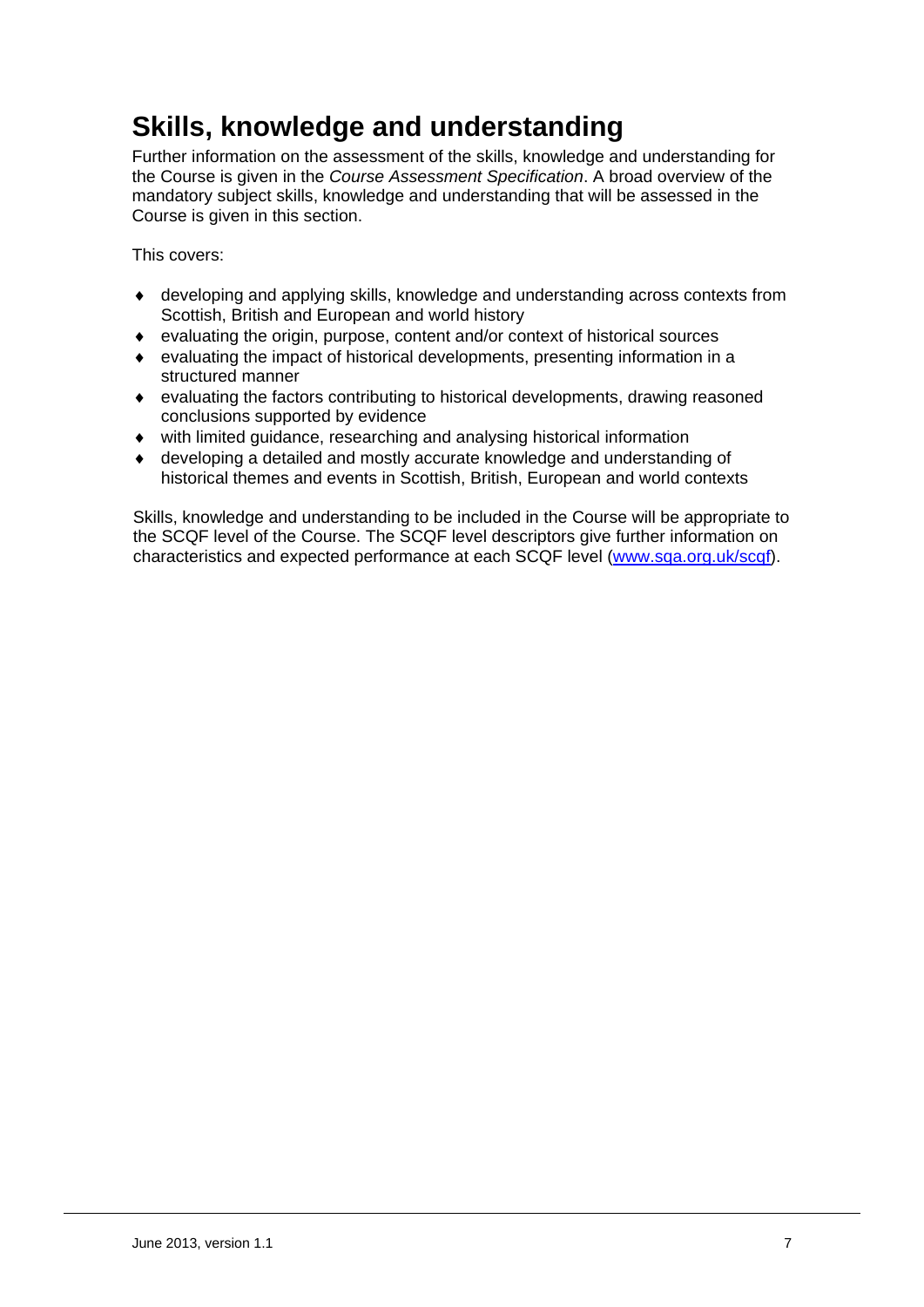## **Assessment**

Information about assessment for the Course is included in the *Course Assessment Specification* which will provide full details including advice on how a learner's overall attainment for the Course will be determined.

### **Unit assessment**

All Units are internally assessed against the requirements shown in the Unit Specification.

They can be assessed on an individual Unit basis or by using other approaches which combine the assessment for more than one Unit.

They will be assessed on a pass/fail basis within centres. SQA will provide rigorous external quality assurance, including external verification, to ensure assessment judgements are consistent and meet national standards.

The assessment of the Units in this Course will be as follows:

#### **Historical Study: Scottish (National 5)**

The learner will be required to give evidence of:

- ability to evaluate historical sources taking into account their origin, purpose, content and/or context
- descriptions, explanations and analysis demonstrating detailed and mostly accurate knowledge and understanding of themes and events within an area of Scottish history

#### **Historical Study: British (National 5)**

The learner will be required to give evidence of:

- ability to evaluate the impact of historical developments and present information in a structured manner
- descriptions, explanations and analysis demonstrating detailed and mostly accurate knowledge and understanding of themes and events within an area of British history

#### **Historical Study: European and World (National 5)**

The learner will be required to give evidence of:

- ability to evaluate the factors contributing towards historical developments, drawing reasoned conclusions supported by evidence
- descriptions, explanations and analysis demonstrating detailed and mostly accurate knowledge and understanding of themes and events within an area of European and world history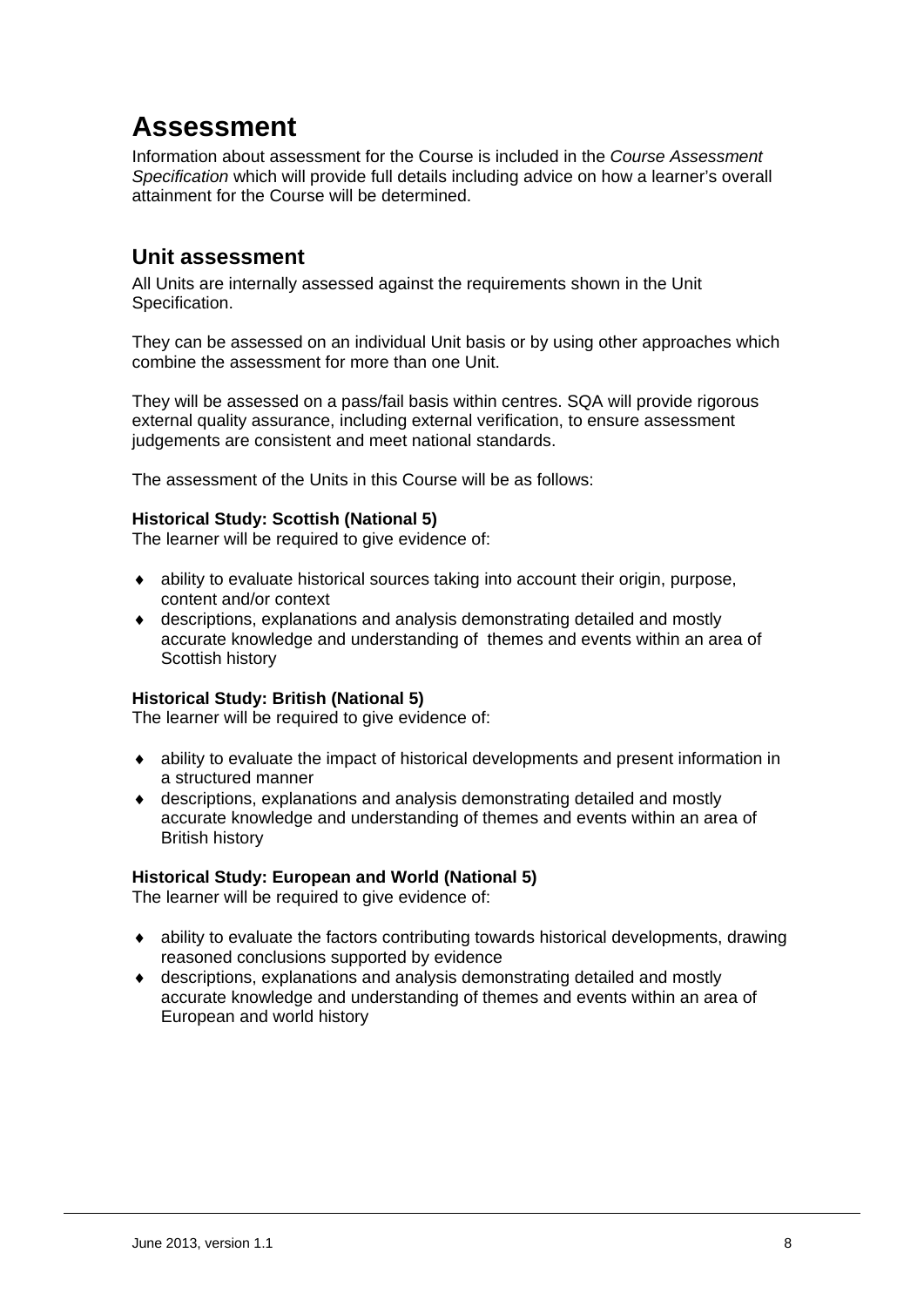### **Course assessment**

Courses from National 4 to Advanced Higher include assessment of added value<sup>1</sup>. At National 5, Higher and Advanced Higher, the added value will be assessed in the Course assessment. The added value for the Course must address the key purposes and aims of the Course as defined in the Course Rationale. It will do this by addressing one or more of breadth, challenge or application.

In the National 5 History Course, added value will focus on:

- ◆ breadth
- challenge
- application

The learner will draw on, extend and apply the skills, knowledge and understanding they have acquired during the Course. This will be assessed by a **question paper<sup>2</sup>** and an assignment<sup>3</sup>. The question paper will require demonstration of a breadth of skills, knowledge and understanding from across the Course. The assignment will require learners to extend and apply their knowledge and skills and will be sufficiently open and flexible to allow for personalisation and choice.

1

<sup>&</sup>lt;sup>1</sup> Definitions can be found here: www.sqa.org.uk/sqa/58409.html

 $2$  See link above for definition.

 $3$  See link above for definition.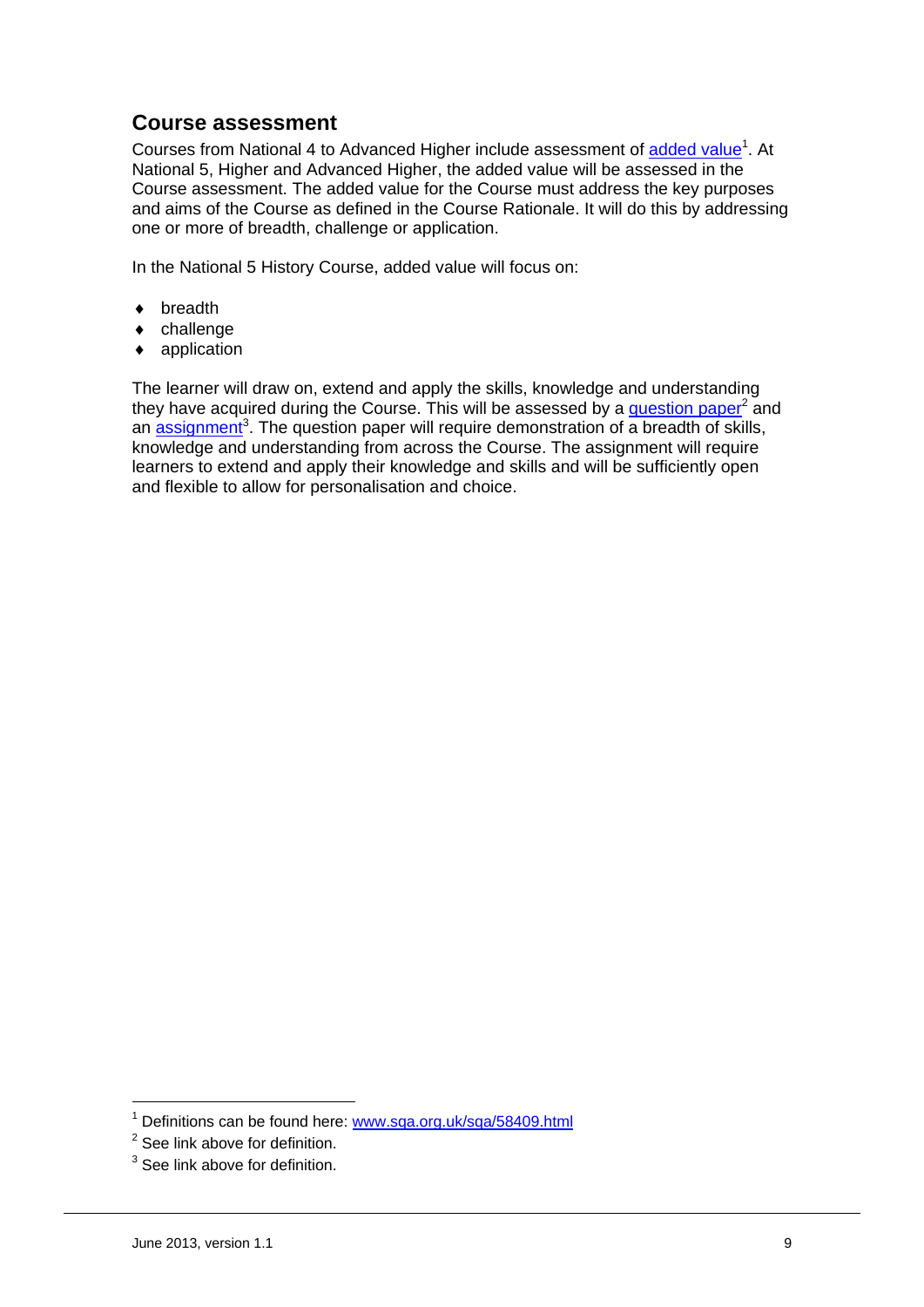## **Development of skills for learning, skills for life and skills for work**

It is expected that learners will also develop broad, generic skills through this Course. The skills that are likely to be appropriate for this Course are based on SQA's *Skills Framework: Skills for Learning, Skills for Life and Skills for Work* and drawn from the main skills areas listed below. These must be built into the Course where there are appropriate opportunities.

- **1 Literacy**
- 1.1 Reading
- 1.2 Writing

### **4 Employability, enterprise and citizenship**

4.6 Citizenship

### **5 Thinking skills**

- 5.3 Applying
- 5.4 Analysing and evaluating

Amplification of these is given in SQA's *Skills Framework: Skills for Learning, Skills for Life and Skills for Work*. The level of these skills will be appropriate to the level of the Course. Further information on building in skills for learning, skills for life and skills for work for the Course is given in the *Course Support Notes*.